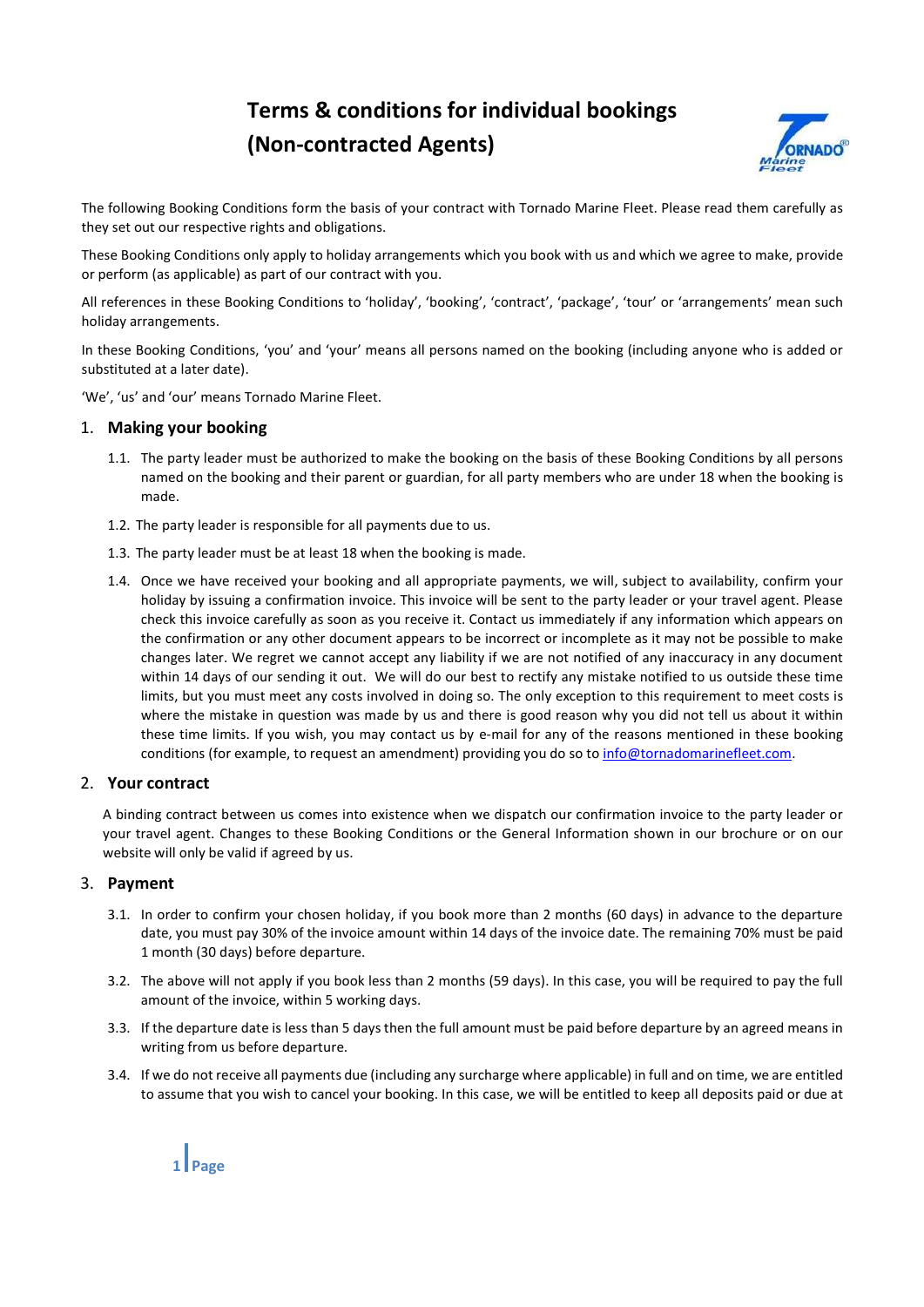

that date. If we do not cancel straight away because you have promised to make payment, you must pay the cancellation charges shown in clause 7, depending on the date we consider your booking as cancelled.

## 4. Special requests and medical conditions

- 4.1. If you have any special request, you must advise us in writing at the time of booking.
- 4.2. Although we will endeavour to pass any reasonable requests on to the relevant supplier, we regret we cannot guarantee any request will be met, unless we have specifically confirmed this. For your own protection, you should obtain confirmation in writing from us that your request will be complied with (where it is possible for us to give this), if your request is important to you.
- 4.3. Confirmation that a special request has been noted or passed on to the supplier, or the inclusion of the special request on your confirmation invoice or any other documentation, is not a confirmation that the request will be met. Unless and until specifically confirmed, all special requests are subject to availability.
- 4.4. We regret we cannot accept any conditional bookings, i.e. any booking which is specified to be conditional on the fulfilment of a particular request. All such bookings will be treated as "standard" bookings, subject to the above provisions on special requests.
- 4.5. If you or any member of your party has any medical condition or disability which may affect your holiday, please tell us before you confirm your booking, so we can advise as to the suitability of the chosen arrangements. In any event, you must give us full details in writing at the time of booking. If we reasonable feel unable to properly accommodate the particular needs of the person concerned, we must reserve the right to decline their reservation, or, if full details are not given at the time of booking, cancel when we become aware of these details. Please also see clause 11.

## 5. The cost of your holiday

2 Page

- 5.1. We reserve the right to make changes to and correct errors in advertised prices at any time before your holiday is confirmed. We will advise you of any error of which we are aware and of the then applicable price at the time of booking.
- 5.2. We reserve the right to increase or decrease the price of unsold holidays at any time. Once the price of your chosen holiday has been confirmed at the time of booking, we will only increase or decrease it in the following circumstances:
	- 5.2.1. Price increases or decreases after booking will be passed on by way of a surcharge or refund. A surcharge or refund (as applicable) will be payable, subject to the conditions set out in this clause, if our costs increase or decrease as a result of transportation costs, or dues, taxes or fees payable for services, such as fees at ports increasing or decreasing, or our costs increase or decrease as a result of any changes in the exchange rates which have been used to calculate the cost of your holiday.
	- 5.2.2. Even in the above cases, only if the amount of the increase in our costs exceeds 2% of the total cost of your holiday (excluding insurance premiums and any amendment charges), will we levy a surcharge. If any surcharge is greater than 10% of the cost of your holiday, you will be entitled to cancel your booking and receive a full refund of all monies you have paid to us (except for any amendment charges), or alternatively purchase another holiday from us as referred to in clause 8 "Changes and Cancellations by us".
	- 5.2.3. A refund will only be payable if the decrease in our costs exceeds 2% as set out above. Where a refund is due, we will pay you the full amount of the decrease in our costs.
	- 5.2.4. You have 14 days from the issue date printed on the surcharge invoice to tell us if you want to cancel or purchase another holiday. If you do not tell us that you wish to do so within this period of time, we are entitled to assume that you will pay the surcharge. Any surcharge must be paid with the balance of the cost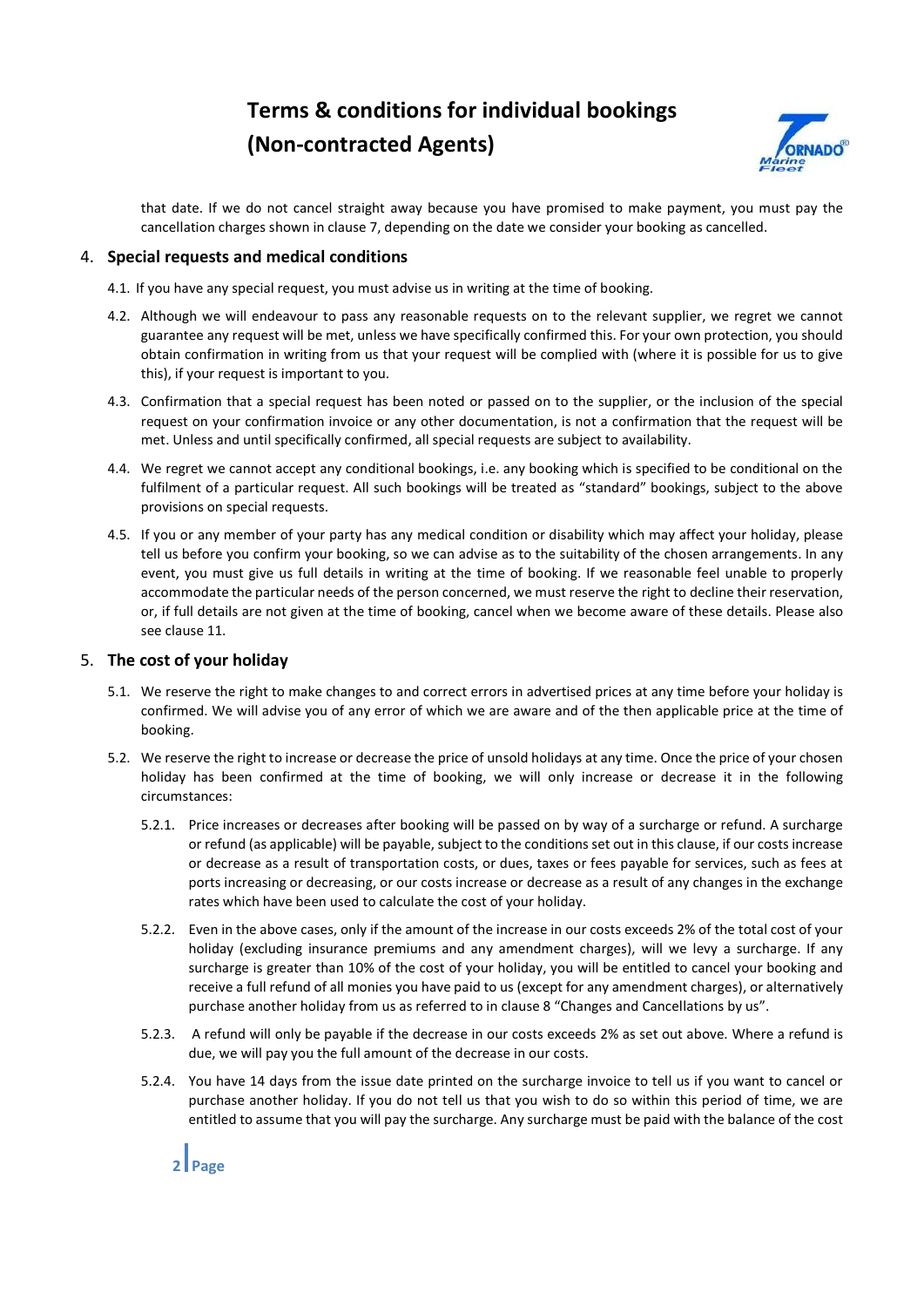

of the holiday or within 14 days of the issue date printed on the surcharge invoice, whichever is the later. We promise not to levy a surcharge within 30 days of the start of your holiday.

5.3. Please note, changes and errors occasionally occur. You must check the price of your chosen holiday at the time of booking.

### 6. Changes by you

- 6.1. Should you wish to make any changes to your confirmed holiday, you must notify us in writing as soon as possible. Whilst we will endeavour to assist, we cannot guarantee we will be able to meet any such requests.
- 6.2. Please note, some changes requested less than 8 weeks before departure may be treated as a cancellation of your original booking.

#### 7. Cancellation by you

7.1. Should you or any member of your party need to cancel your chosen holiday once it has been confirmed, the party leader must immediately advise us in writing. Your notice of cancellation will only be affective when it is received in writing by us at our offices. As we incur costs from the time we confirm your booking, the following cancellation charges will be payable:

#### 7.1.1. Cancellation policy for individual, group- and full charters on Red Sea departures:

- 7.1.1.1. If a trip is cancelled by the individual 90 days prior to scheduled departure date, there is no cancellation fee and the deposit will be refunded immediately;
- 7.1.1.2. If a trip is cancelled by the individual less than 90 days but more than 60 days prior to scheduled departure date, the cancellation fee is 30% of total costs. If the deposit exceeds the cancellation fee, the difference will be refunded immediately.
- 7.1.1.3. If a trip is cancelled by the individual less than 60 days but more than 30 days prior to scheduled departure date, the cancellation fee is 50% of total costs. If the deposit exceeds the cancellation fee, the difference will be refunded immediately.
- 7.1.1.4. If a trip is cancelled by the individual less than 30 days prior to scheduled departure date, the cancellation fee is 100% of total costs.

#### 7.1.2. Cancellation policy for 1 or 2 pax bookings for Non TMF Vessel departures:

- 7.1.2.1. If a trip is cancelled by Agent/Individual 14 days or less prior to departure, the cancellation fee is 100% of total costs.
- 7.1.2.2. If a trip is cancelled by Agent/Individual 15 to 28 days prior to departure, the cancellation fee will be charged at the cost of 3 days per pax cancelled.
- 7.1.2.3. In the event of an early disembarkation prior to the scheduled disembarkation, there will be no refund.
- 7.1.2.4. If the sea plane transfers are amended or cancelled 3 days or less prior to departure, the cancellation fee is 100%.

#### 7.1.3. Cancellation policy for 3 pax or larger bookings for Non TMF Vessel departures:

- 7.1.3.1. If a trip is cancelled by Agent/Individual 90 days prior to scheduled departure date, there is no cancellation fee and the deposit will be refunded immediately.
- 7.1.3.2. If a trip is cancelled by Agent/Individual less than 90 days but more than 60 days prior to scheduled departure date, the cancellation fee is 25% of total costs.

3 Page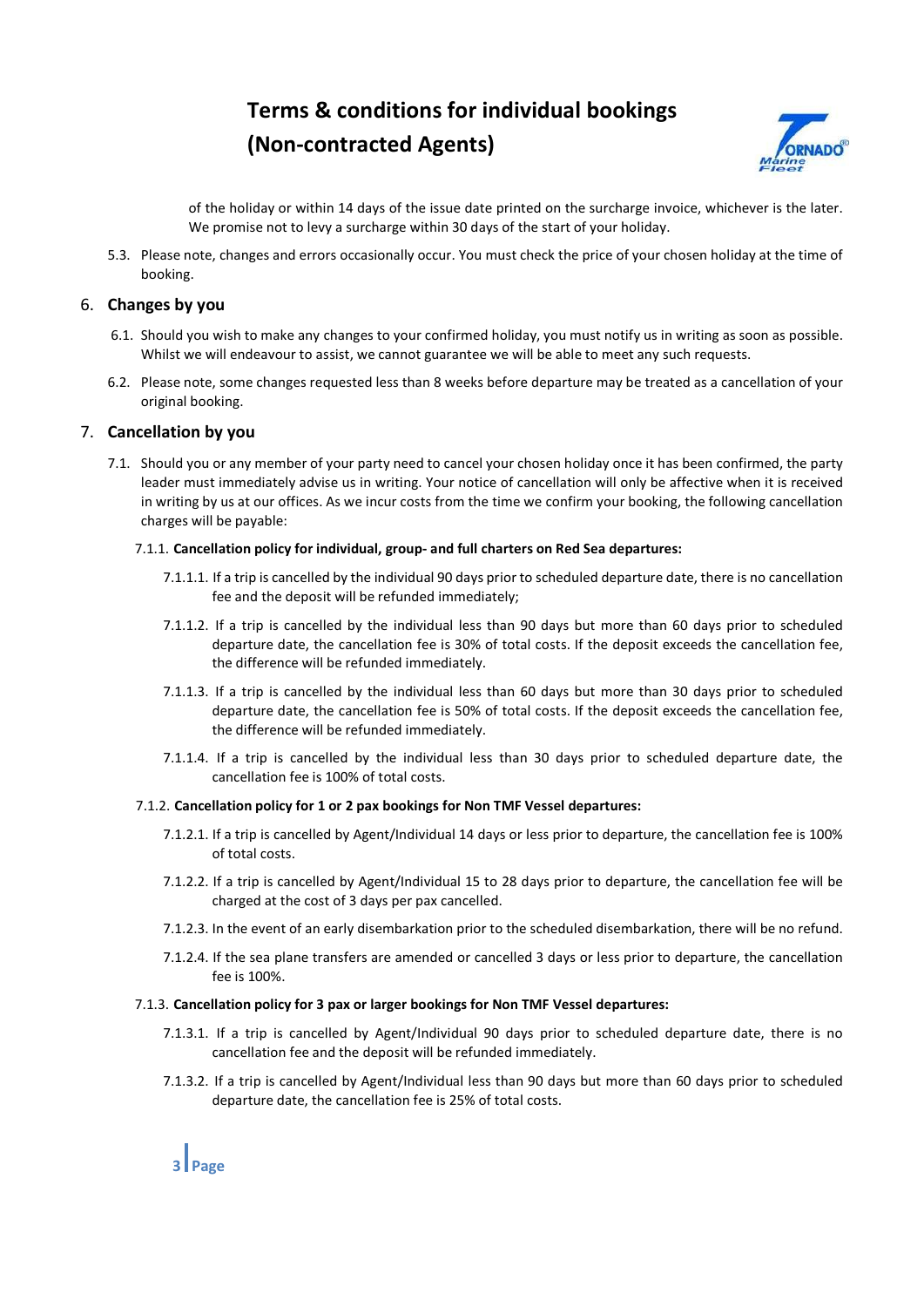

- 7.1.3.3. If a trip is cancelled by Agent/Individual less than 60 days but more than 30 days prior to scheduled departure date, the cancellation fee is 50% of total costs.
- 7.1.3.4. If a trip is cancelled by Agent/Individual less than 30 days prior to scheduled departure date, the cancellation fee is 100% of total costs.
- 7.1.3.5. If a sea plane transfer is amended or cancelled 5 days or less prior to departure, the cancellation fee is 100% of costs.
- 7.2. Amendment charges are not refundable in the event of the person(s) to whom they apply cancelling.
- 7.3. Cancellation charges are per person cancelling.
- 7.4. Depending of the reason for cancellation, you may be able to reclaim these cancellation charges (less any applicable excess), under the terms of your insurance policy. Claims must be made directly to the insurance company concerned.
- 7.5. Where any cancellation reduces the number of full paying party members below the number on which the price, number of free places and/or any concessions agreed for your booking were based, we will recalculate these items and re-invoice you accordingly.
- 7.6. If any member of your party is prevented from traveling, that person may transfer their place to someone else (introduced by you), providing we are notified not less than two weeks before departure, and provided the transferee meets all the requirements of these booking conditions for the holiday concerned.

#### 8. Insurance

- 8.1. We consider adequate travel/diver insurance to be essential. You must give us details in writing of your policy (insurer's name, policy number and emergency contact number).
- 8.2. Alternatively, we can arrange diver insurance through Indepths/Dive Master Insurance.
- 8.3. Any insurance you purchase must offer cover at least as comprehensive as the one offered by the company. You must ensure that your policy has an endorsement, adequate for the type of scuba diving you are undertaking as part of your holiday. All insurance premiums must be paid as soon as possible as cover will not be effective until we receive all applicable premiums in full.
- 8.4. Please read your policy details carefully. It is your responsibility to ensure that the insurance cover you purchase is suitable and adequate for your particular needs. We do not check alternative insurance policies. You are responsible for indemnifying us in full in the event that we incur any losses or expenses arising out of your failure to take out adequate insurance cover.

#### 9. Changes and cancellations by us

- 9.1. We start planning the holidays we offer many months in advance. Occasionally, we have to make changes to and correct errors in information sheets, website and other details both before and after bookings have been confirmed and cancel confirmed bookings. Whilst we always endeavour to avoid changes and cancellations, we must reserve the right to do so. However, we promise we will only cancel your confirmed booking 8 weeks or less before departure where you have failed to comply with any requirement of these booking conditions entitling us to cancel (such as paying on time), or where we are forced to do so as a result of "force majeure" as defined in clause 10 below, or where the minimum number of persons required to operate your holiday (if applicable) has not been reached. In this case we will notify you by the deadline specified in the description of the holiday in question.
- 9.2. We will not cancel after this date for any other reason. Most changes are minor. Occasionally, we have to make a "significant change". A significant change is a change made before departure which, taking account of the information you give us at the time of booking and which we can reasonably be expected to know, we can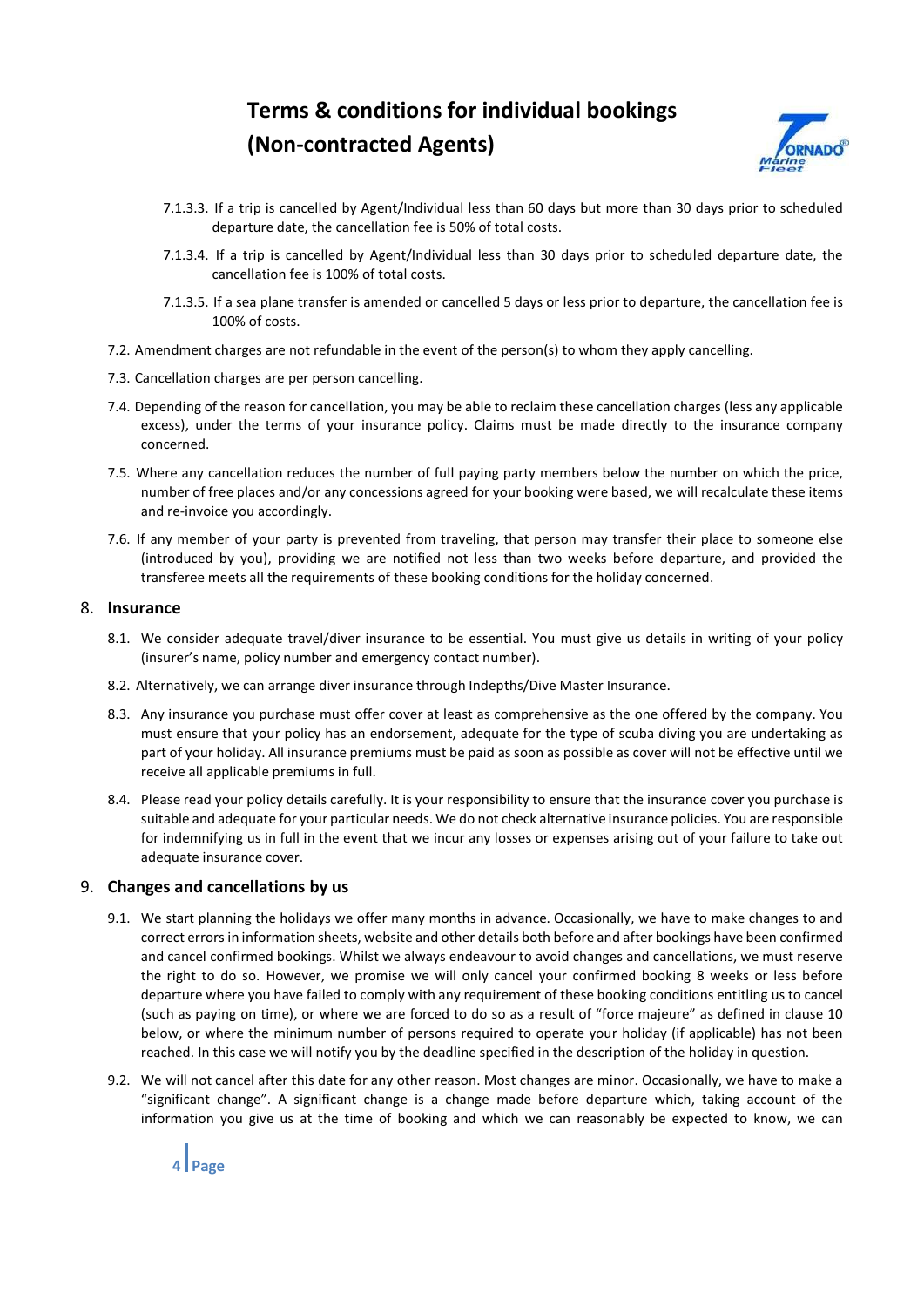

reasonably expect to have a major effect on your holiday. Significant changes are likely to include the following changes when made before departure;

- 9.2.1. a change of liveaboard boat accommodation to that of a lower official classification or standard for the whole or a major part of the time you are away;
- 9.2.2. a change of accommodation area for the whole or a major part of the time you are away. If we have to make a significant change or cancel, we will tell you as soon as possible. If there is time to do so before departure, we will offer you the choice of the following options:
	- 9.2.2.1. (For significant changes) Accepting the changed arrangement.
	- 9.2.2.2. Purchasing an alternative holiday from us, of a similar standard to the holiday originally booked, if available. If this holiday is in fact cheaper than the original one, we will refund the price difference. If you do not wish to accept the holiday we specifically offer you, you may choose any of our other, then available, holidays. This will mean you paying more if it is more expensive or receiving a refund if it is cheaper.
	- 9.2.2.3. Cancelling or accepting the cancellation, in which case you will receive a full and quick refund of all monies you have paid to us.
	- 9.2.2.4. Please note; the above options are not available where any change made is a minor one. Compensation will not be payable and no liability beyond offering the above mentioned choices can be accepted, where we are forced to make a change or cancel as a result of unusual and unforeseeable circumstances beyond our control, the consequences of which we could not have avoided even with all due care, or where we have to cancel because the minimum number of persons required to operate your holiday has not been reached. In this case we will notify you by the deadline specified in the description of the holiday in question.
- 9.3. No compensation will be payable and the above options will not be available if we cancel as a result of your failure to comply with any requirement of these booking conditions, entitling us to cancel (such as paying on time) or if the change made is a minor one. A minor change is any change which, taking account of the information you have given us at the time of booking, or which we can reasonably be expected to know as a dive tour operator, we could not reasonably expect to have a significant effect on your confirmed holiday.
- 9.4. Very rarely, we may be forced by "force majeure" (see clause 10) to change or terminate your holiday, after departure, but before the scheduled end of your time away. This is extremely unlikely, but if this situation does occur, we regret we will be unable to make any refunds, pay you any compensation or meet any costs or expenses you incur as a result. This includes any disappointment, distress, inconvenience or effect on any other arrangements.
- 9.5. The fact a flight delay may entitle you to cancel your flight, does not automatically entitle you to cancel any other arrangements, even where those arrangements have been made in conjunction with your flight. We have no liability to make any payment to you in relation to the Denied Boarding Regulations or in respect of any flight cancellation or delay, or denial of any boarding as the full amount of your entitlement to any compensation or other payment (as dealt with above) is covered by the airline's obligations under the Denied Boarding Regulations.

## 10. Force Majeure

Except where otherwise expressly stated in these booking conditions, we regret we cannot accept liability or pay any compensation where the performance or prompt performance of our obligations under our contract with you is prevented or affected by, or you otherwise suffer any damage or loss (as more fully described in clause 11 below) as a result of "force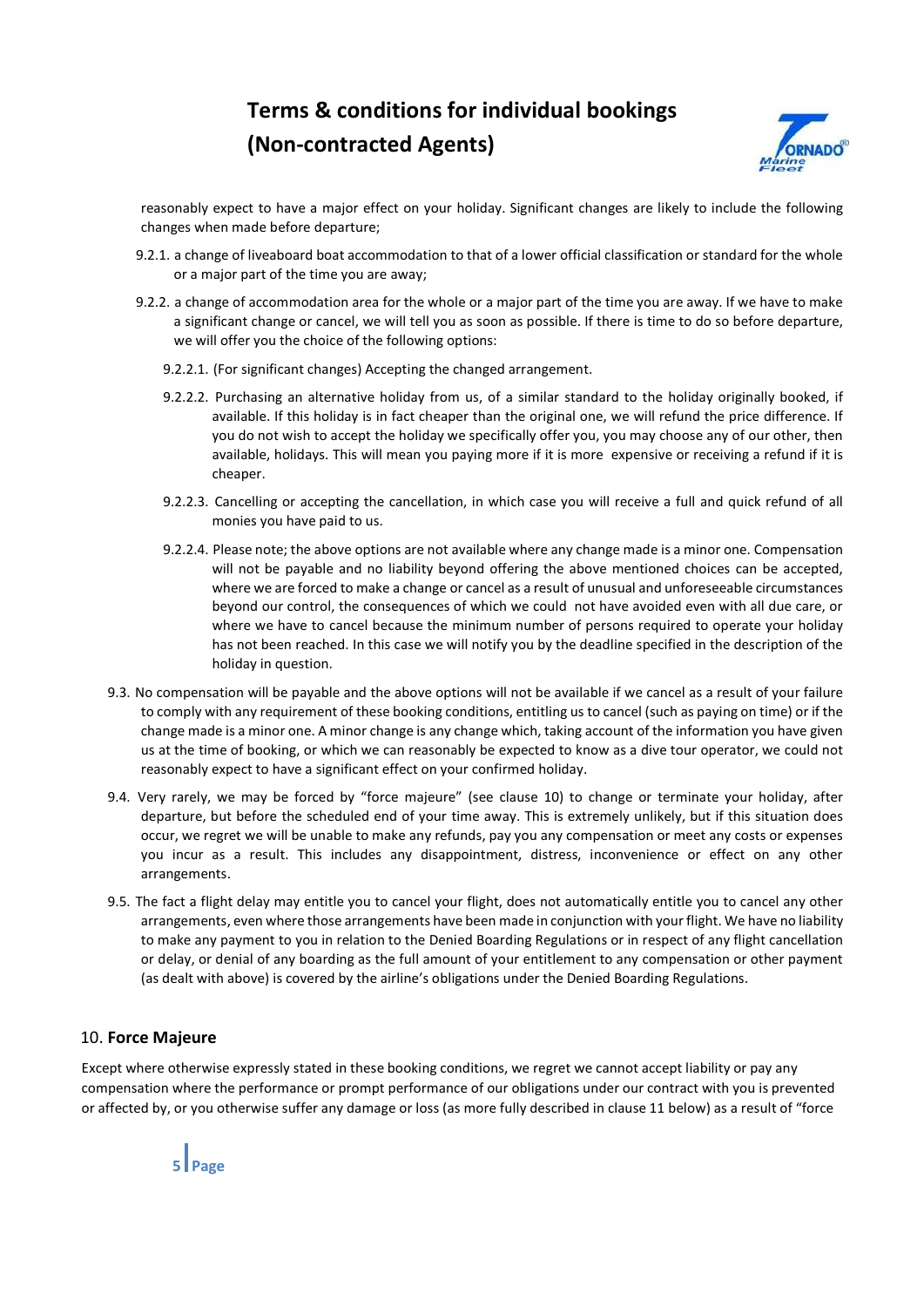

majeure". In these Booking Conditions, "force majeure" means any event which we or the supplier of the service(s) in question could not, even with all due care, foresee or avoid. Such events may include war or threat of war, riot, civil strife, actual or threatened terrorist activity, industrial dispute, natural or nuclear disaster, adverse weather conditions, fire and all similar events outside our control.

## 11. Our responsibility

- 11.1. We promise to make sure that the holiday arrangements we have agreed to make, perform or provide as applicable as part of our contract with you are made, performed or provided with reasonable skill and care. We will not be responsible for any injury, illness, death, loss (for example loss of enjoyment), damage, expense, cost or other sum or claim of any description whatsoever, which results from any of the following: the act(s) and/or omission(s) of the person(s) affected or any member(s) of their party, or the act(s) and/or omission(s) of a third party not connected with the provision of your holiday and which were unforeseeable or unavoidable or "force majeure" as defined in clause 10 above.
- 11.2. Please note; we cannot accept responsibility for any services which do not form part of our contract. This includes, for example, any additional services or facilities which your hotel or any other supplier agrees to provide for you, where the services or facilities have not agreed to arrange them, and any excursion you purchase in resort. The promises we make to you about the services we have agreed to provide or arrange as part of our contract, and the laws and regulations of the country in which your claim or complaint occurred, will be used as the basis for deciding whether the services in question had been properly provided. If the particular services which gave rise to the claim or complaint complied with local laws and regulations applicable to those services at the time, the services will be treated as having been properly provided.
- 11.3. Please note; we cannot accept any liability for any damage, loss expense or other sum(s) of any description, (1) which on the basis of the information given to us by you concerning your booking prior to our accepting it, we could not have foreseen you would suffer or incur if we breached our contract with you or (2) which did not result from any breach of contract or other fault by ourselves or our employees or, where we are responsible for them, our suppliers. Additionally, we cannot accept liability for any business losses.

## 12. Your responsibility

- 12.1. When you book with us, you accept responsibility for any damage or loss caused by you or any member of your party. Full payment for any such damage or loss must be paid direct at the time to the accommodation owner or manager or other supplier. If you fail to do so, you will be responsible for meeting any claims subsequently made against us (together with our own and the other party's full legal costs) as a result of your actions.
- 12.2. We expect all clients to have consideration for other people. If in our reasonable opinion or in the reasonable opinion of any other person in authority, you or any member of your party behaves in such a way as to cause or be likely to cause danger, upset or distress to any third party or damage to property, we are entitled, without prior notice, to terminate the holiday of the person(s) concerned. In this situation, the person(s) concerned will be required to leave the accommodation or other service. We will have no further responsibility toward such person(s) including any return travel arrangements. No refunds will be made and we will not pay any expenses or costs incurred as a result of the termination.

## 13. Diving requirements

13.1. You must dive strictly within the limits of and meeting the requirements of your current qualifications and experience and agency standards.

13.2. You must not dive alone.

6 Page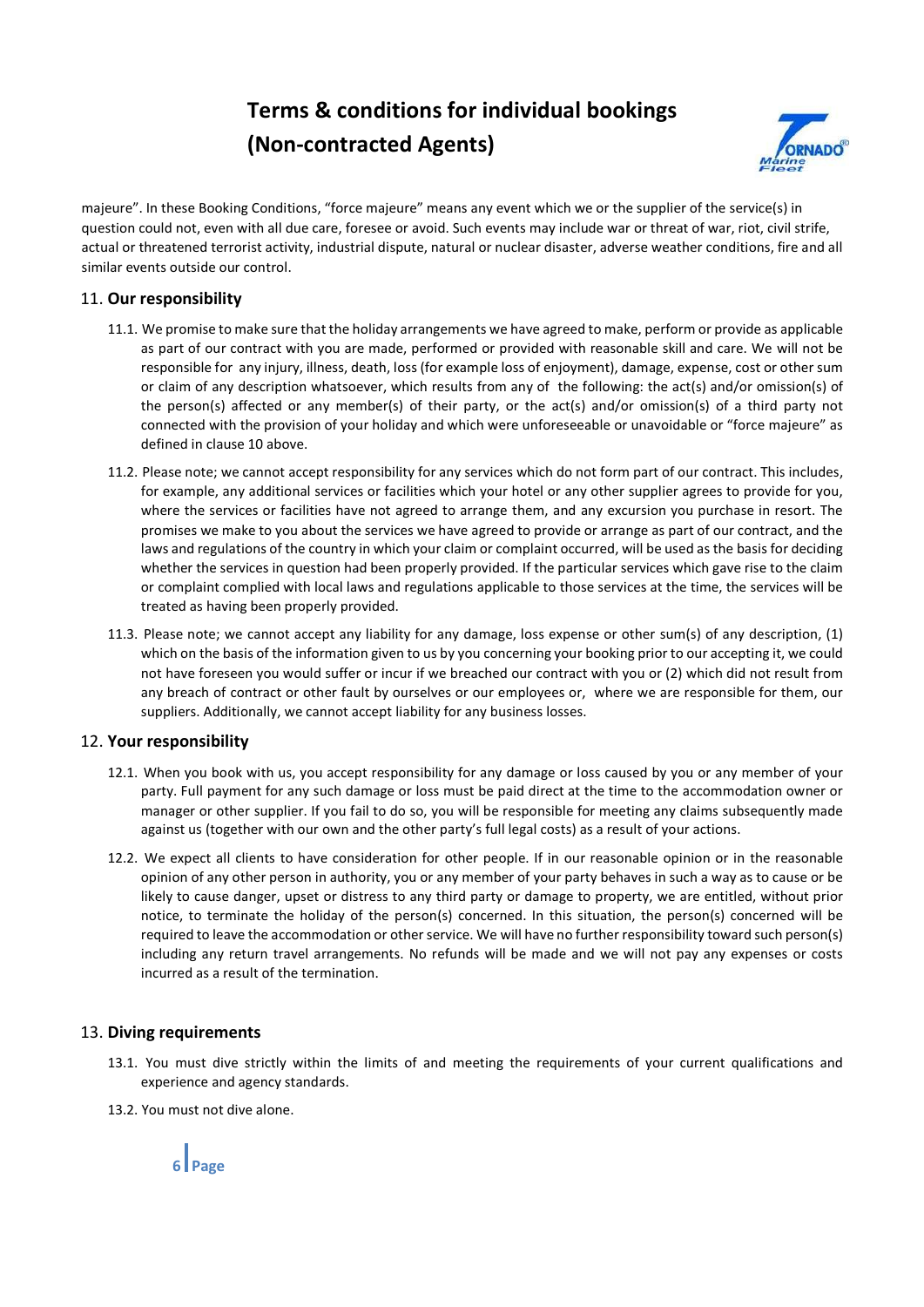

- 13.3 In order to dive whilst on holiday with us you must hold a minimum qualification of a PADI Open Water Diver [or PADI Junior Open Water Diver] or equivalent from a recognised agency (as judged by the Company).
- 13.4. Clients must submit evidence of their diving qualifications to the Dive Guide/Instructor on the liveaboard and if requested, to the Company prior to departure before diving can commence.
- 13.5. All clients participating in scuba diving must be in good health and not have any medical history of e.g. lung disorders, asthma, epilepsy, diabetes or recent surgery (please refer to your diving organizations Diving Medical Statement) and agree to discontinue diving if respiratory congestion takes place during the holiday. If you have any medical condition contrary to these requirements you must produce a diving medical certificate of fitness prior to diving.
- 13.6. If you fail to produce evidence of satisfactory diving qualifications or medical certificates, we or the Dive Guide/Instructor will be entitled to prevent you from taking your holiday and/or diving. In this case neither we nor the Dive Guide/Instructor will have any liability to provide you with any refunds or compensation in respect of any diving you are unable to take part in.
- 13.7. Please note; diving activities carry inherent risks. You should be fit and behave in a proper manner at all times in accordance with all recognised diving practices and procedures and take proper responsibility for your own safety.
- 13.8. Please note, certain diving sites are very remote, either by distance or time or both, from a recompression chamber. If you participate in such activities you may be asked by the supplier to sign 'liability releases & assumptions of risk' and 'medical disclaimer' forms and/or provide a current medical, and in all cases must adhere to the restrictions imposed by us/ Tornado Marine Fleet Instructor/Divemaster.
- 13.9. The current Egyptian governing body, The Chamber of Diving and Watersports, have regulations concerning diving and watersports in Egypt, which must be adhered to. Please see their website: www.cdws.travel under scuba diving rules and regulations.

## 14. Excursions, activities and other information

- 14.1. The information contained in our correspondence and on our website is correct to the best of our knowledge at the time of being sent or published on our website.
- 14.2. We may provide you with information about activities and excursions which are available in the area you are visiting. We have no involvement in any such activities or excursions which are neither run, nor supervised or controlled by us in any way. They are provided by local operators or other third parties, who are entirely independent of us. They do not form any part of your contract with us, even where we suggest particular operators/other third parties and/or assist you in booking such activities or excursions in any way. We cannot accept any liability on any basis in relation to such activities or excursions and the acceptance of liability contained in clause 11 of our booking conditions will not apply to them. We cannot guarantee accuracy at all times of information given in relation to such activities or excursions or about the resorts/area you are visiting generally (except where this concerns the services which will form part of your contract) or that any particular activity or excursion which does not form part of our contract will take place, as these services are not under our control.

## 15. Passports, visas and health requirements

7 Page

We regret we cannot accept any liability if you or any other member of your party are refused entry onto any transport or into any country, due to failure on your part to carry correct documentation. You must check passport- and visa requirements with the Embassy or Consulate of the country(ies) which you are intending to travel.